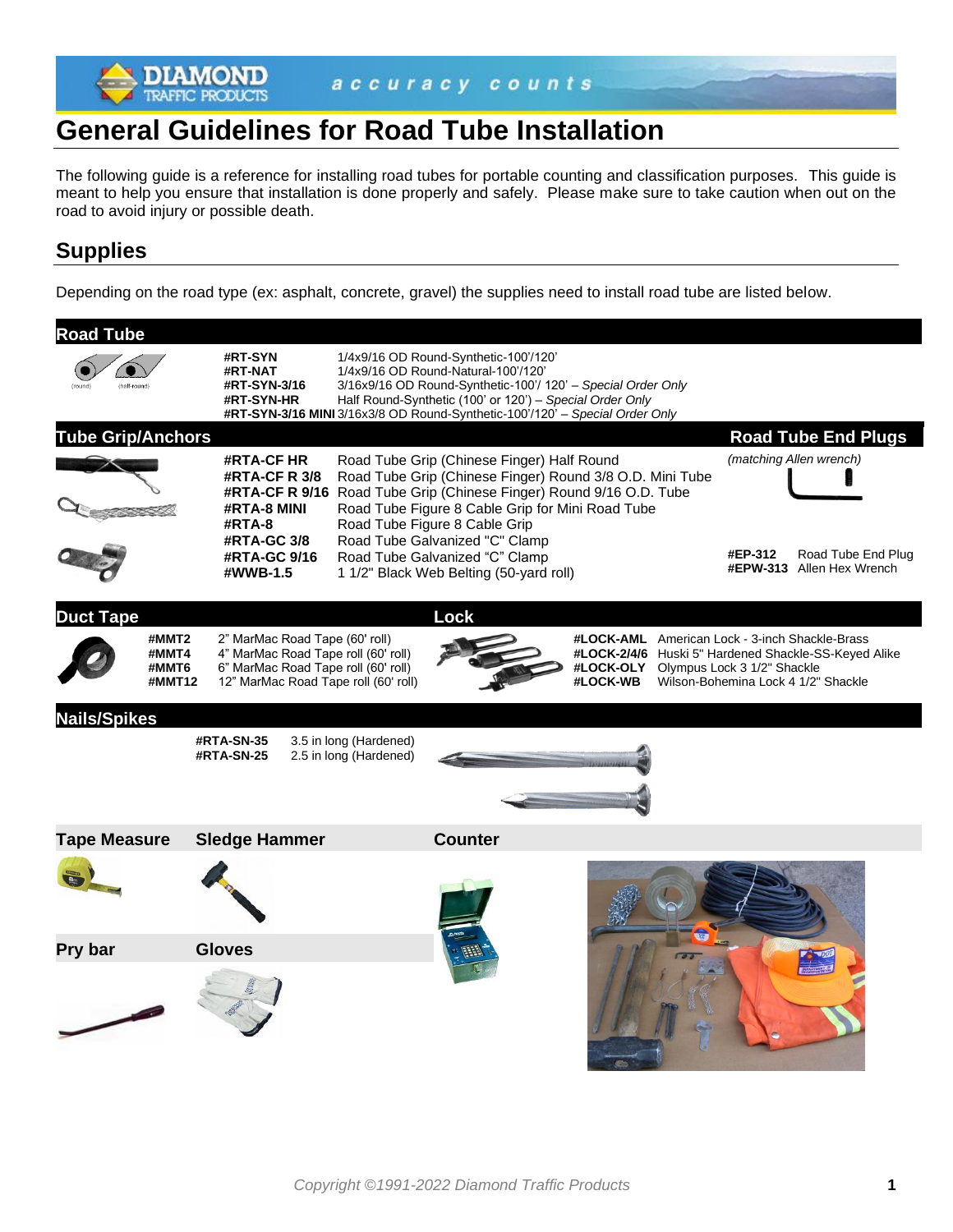

- **1. Working in the roadway is dangerous. Make sure drivers can see you. Wear a bright orange or yellow safety vest and hat at all times.**
- **2. Do not assume that drivers always see you. Never turn your back on traffic.**
- **3. Do not assume that drivers know which direction you are going to move next. They may steer their vehicle into the vacant space that you were planning to use as a safe refuge. Always stay clear of the roadway when traffic is approaching.**
- **4. Do not hold onto the road tube while vehicles drive over it. They can snag the tube pulling it through your hands.**

Diamond Traffic Products does not provide any guarantee of safety or proper installation with this guide. This guide in ONLY meant for reference and does not provide the reader with any rights or legal liability to Diamond Traffic Products. As with any hazardous working environment, common sense is implied.



## **A Selecting Road Tube**

Proper selection of Road Tube can extend the life of your tube, improve data accuracy and prevent damage to your counter unit. Always use tubing that is designed for vehicle counting. There are two main types of rubber tube available. The table below shows their properties and suggested applications.

| <b>Type</b>                  | <b>Properties</b>                                                                                                   | <b>Application</b>                                          |
|------------------------------|---------------------------------------------------------------------------------------------------------------------|-------------------------------------------------------------|
| <b>Natural</b><br>(Isoprene) | Stays flexible at colder temp (freezing). Very Strong.<br>1/4" inside, 9/16" outside diameter.                      | Cold climates.                                              |
| <b>Synthetic</b><br>(EPDM)   | Resistant to UV rays, less stretch then natural. 1/4" inside,<br>9/16" outside diameter.                            | Hot and moderate climates, long term<br>road installations. |
| Mini Tube                    | Smaller, lighter weight, synthetic (EPDM). 3/16" inside, 3/8"<br>outside diameter. Available by special order only. | Same as standard size applications.                         |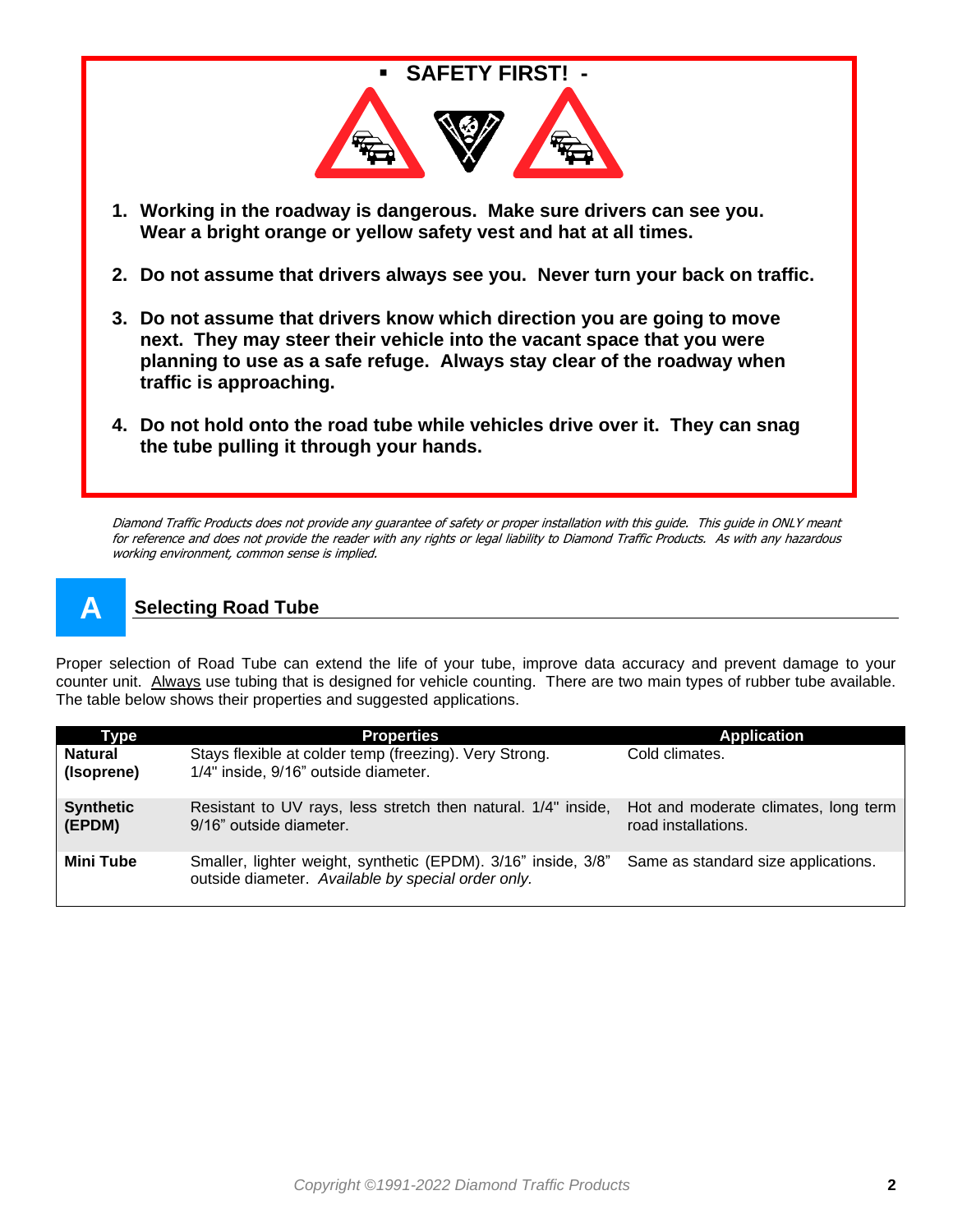#### **Road Tube Condition:**

Road tubes can have holes or cuts in them from previous use. Bend the road tube continuously for the entire length and look for small cracks that indicate that the tube is getting old and may provide poor results. Check the tube for holes at 2 PSI (maximum) of air pressure with the tube submersed in water. If there are any bubbles, then the tube has a hole or crack. One or two small holes may be usable; however, it is a sign of a tube that will eventually fail. In wet conditions those holes in the tube will draw in water that can block air signals to the counter. A small amount (ex: one tablespoon) of water can stop the pulse from reaching the counter and possibly damage the air switch in the counter.

#### **Road Tube Obstructions:**

Dirt and insects can get into the tube; clear these out with compressed air. To remove water before use (if you don't have access to compressed air) start from the far end of the tube and raise it to chest height then slowly walk the length of the tube causing each section to be raised to evacuate any water.

#### **Road Tube Length:**

- Keep the length of the road tube no shorter than 30 feet and no longer than 100 feet. **The ideal length is 40 to 60 feet.** Road tubes shorter than 30 feet will damage the air switches very quickly. Lengths longer than 60 feet will start to miss some axle hits that occur beyond 60 feet.
- Make sure that tubes used for classification are the **same physical length**. If they are more than 6 inches in difference, you need to cut them to be equal length. When stretching tubes used for speed or axle classification take care to stretch both tubes the same amount.

#### **Insert End Plugs:**

The end of the road tube that is not connected to the counter should have a plug in it to keep out water, dirt and insects in order to allow the air switch to function properly. A concrete nail will work temporarily however; they will work themselves out of the tube over time. Also the threaded end plugs can also work themselves out unless inserted about 1 1/4" inches into road tube. To absolutely stop them from working out, use bailing wire and place a couple wraps around tube between end of plug and the end of the tube.

#### **C** Selecting Your Count Site Location

- **Location:** Choose a spot preferably on a straight, flat roadway with free flowing traffic between 10mph and 70+mph. Diamond air switches will work consistently down to 6mph and over 100mph and beyond.
- **Speed Consideration:** Vehicles traveling faster than 70mph especially trucks will cause the road tube to slap or bounce excessively on the road surface. At speeds in excess of 60mph we highly recommend taping the road tube every 10 feet to the road to prevent road tube bounce.
- **Road Surface Condition:** Avoid rutted and potholed roads. They cause the road tube to slap and could cause the counter to double count. Consider the quality of pavement you are driving nails into, if it is poor, then your nails or tape may not stay in place for the duration of your study.
- **Problem Locations:** Stay away from traffic signals and other places where cars are likely to stop, drastically slow down or speed up. If you count the legs of an intersection, counting the outbound lanes will work better. If you must count the inbound lanes, place road tubes where traffic is moving at least 7 mph (ex: midblock placement). Likewise, hills and off ramps can be counted, but take precautions to prevent the tube from being rolled or pulled down the road causing tears in the tube and inaccuracy in speed calculations. Use road tape to secure the tube in each lane to the road surface for best results.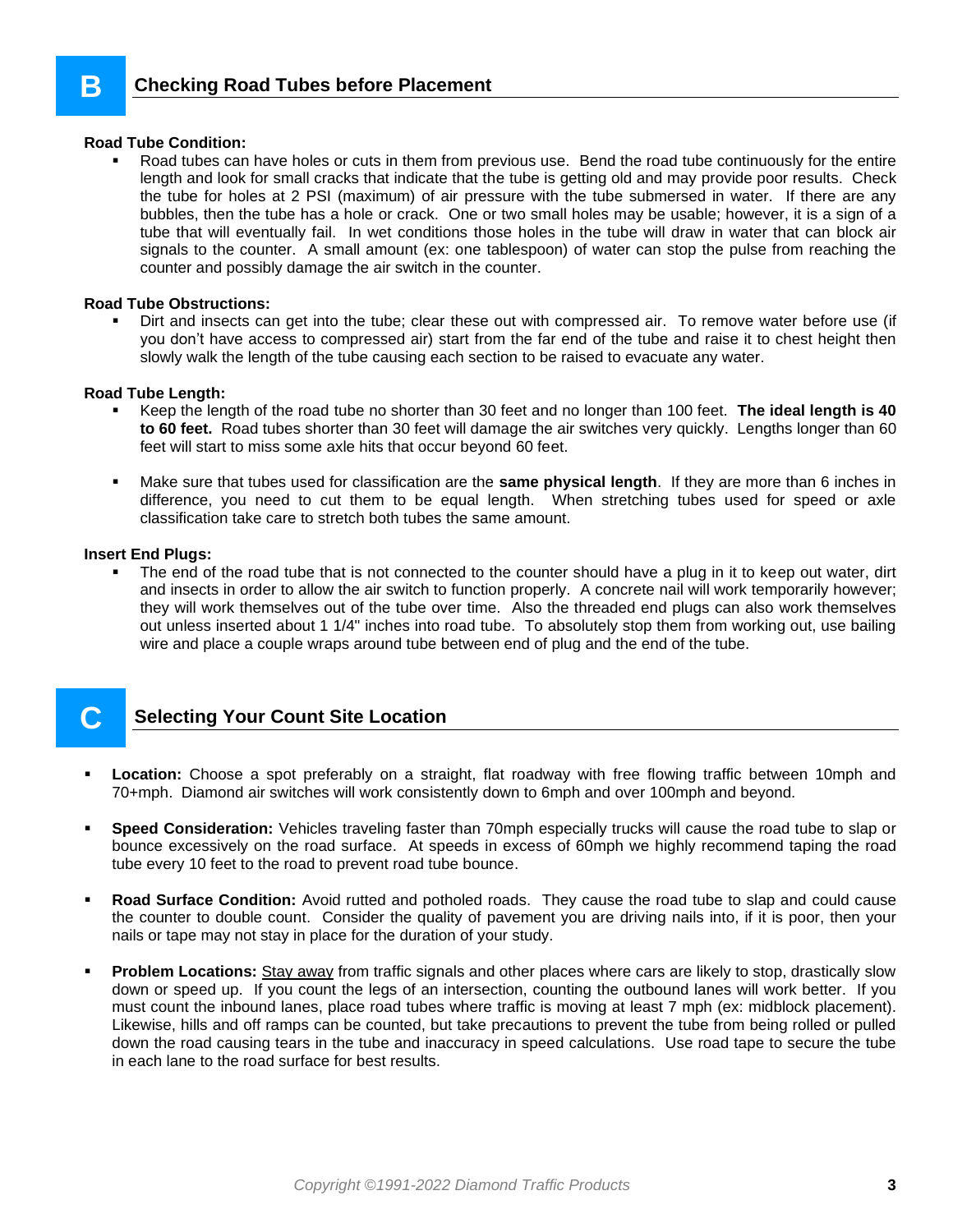#### **D Road Tube Installation**

Road tube is held in position on the road by a wide variety of fixtures. Most are designed to attach the road tube at the edges of the road. On very wide roads centerline clamps are used or the tube can be taped to the road in the center. Most securing devices attach to asphalt/concrete with concrete nails. The nail is driven into the asphalt until the nail head sticks up 1/4" above the pavement. Most securing hardware is designed to slip over the nail head and is held in position by the tension of the road tube. In hot weather (90 degrees and above) we recommend, where possible, that you drive 12" spikes into the dirt alongside the road.

#### **STEP #1 Install Anchor on the Far End (opposite side of the road).**

Use a small sledge or engineers hammer to place your nail in the pavement. Measure out the distance between tubes if you are installing more than one tube and place your other nail/anchor appropriately.

#### **STEP #2 Layout Tube Across Roadway:**

After attaching your road tube grip and securing your end plug, walk your tube across the roadway and secure it with your anchor. After it is secure, return to the near side to place your anchor in the pavement.

**NOTE:** Do not hold onto a road tube when a vehicle drives over it. Occasionally a vehicle can "grab" the tube pulling it and all of the metal attached to it right out of your hand(s).

#### **STEP #3 Install Near Side Anchor:**

Check to make sure your tube will lay perpendicular to the road and then place your nail/anchor. It's critical that you place the tube so both wheels of a single axle strike it at the same time. Attach the road tube to the anchor using your grip.

#### **STEP #4 Stretch Tube:**

To tighten the tube, stretch your tube about 10 to 20% to be taut. If the roadway has ruts, potholes or the tube will not stay in place, mastic or heavy tape will be needed to ensure that the tube does not move or detach during the study. If your roadway width is greater than 50ft, proceed to step 5 otherwise proceed to step 6.

**NOTE:** For Traffic traveling faster than 55MPH, securing the road tube with tape is recommended at least every 10ft.

#### **STEP #5 Attach Tube to Counter:**

Make sure you have at least 10ft of tube between your anchor point and the traffic counter. You can loosely coil any slack tube around or near the counter. Connect the open tube end to the appropriate nozzle on the counter making sure it is securely fastened to the nozzle. If you are installing more than one tube, measure out the distance between tubes (identical to step #1) and Repeat steps 2-6 for each tube you are installing.

#### **STEP #6 Excess Road Tube:**

Any excess road tube should be coiled near or around the counter. The counter should be placed on the ground (not hung or suspended) and secured to an object that is not easily moved (e.g. tree, power pole, guard rail post or similar). The counter itself should not be hung or suspended above the ground. Likewise, road tubes should not be hung or suspended from a counter.

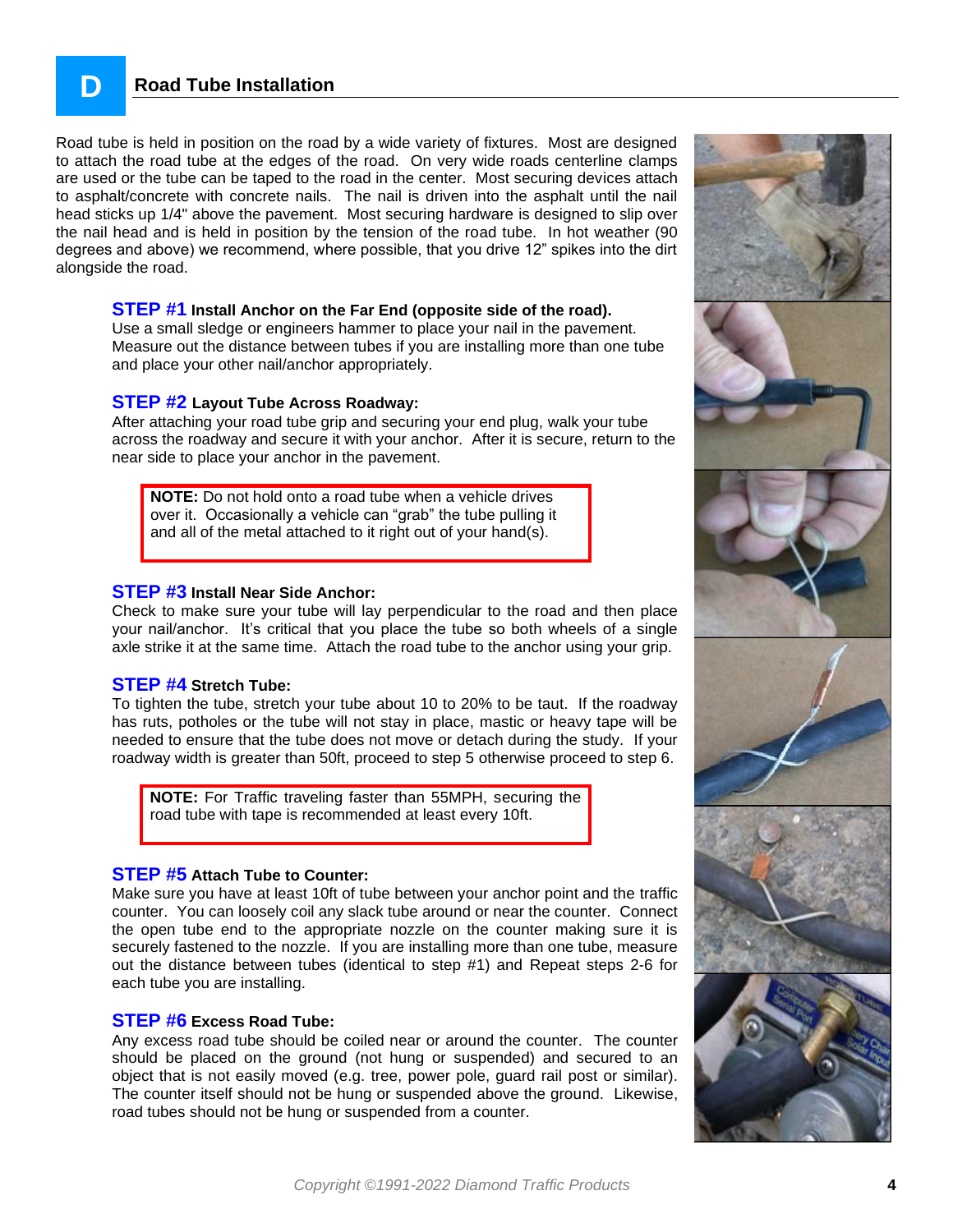### **E** Common Road Tube Configurations

#### **1 to 2 Lane Count Configurations:**

Counting traffic for lanes only requires one tube per lane or one tube for combined counts. Interval and non-interval counts can be performed with the following layouts.



#### **1 to 2 Lane Classification Configurations:**

Classifying traffic and directional traffic (speed, axle, gap, headway) require two road tubes. Below are typical road tube layouts.



#### **Classifying 2 Lanes Using Four Road Tubes**

The classifier will classify a two-lane road of opposite direction traffic using only two road tubes (ex: above middle), but you may record bogus vehicle data when two vehicles cross at the same time, especially in heavy traffic. We do not recommend classifying more than one lane of traffic with two road tubes.

Classifying two lanes with four road tubes works well. Road tubes 1 and 2 are placed only across the first lane. Road tubes 3 and 4 are placed across both lanes. See diagrams below. The short tube should be placed one foot in front of the long tube. With a three-foot spacing between the first long tube and the second short tube. This yields a 4-foot spacing between both short tubes and both long tubes.

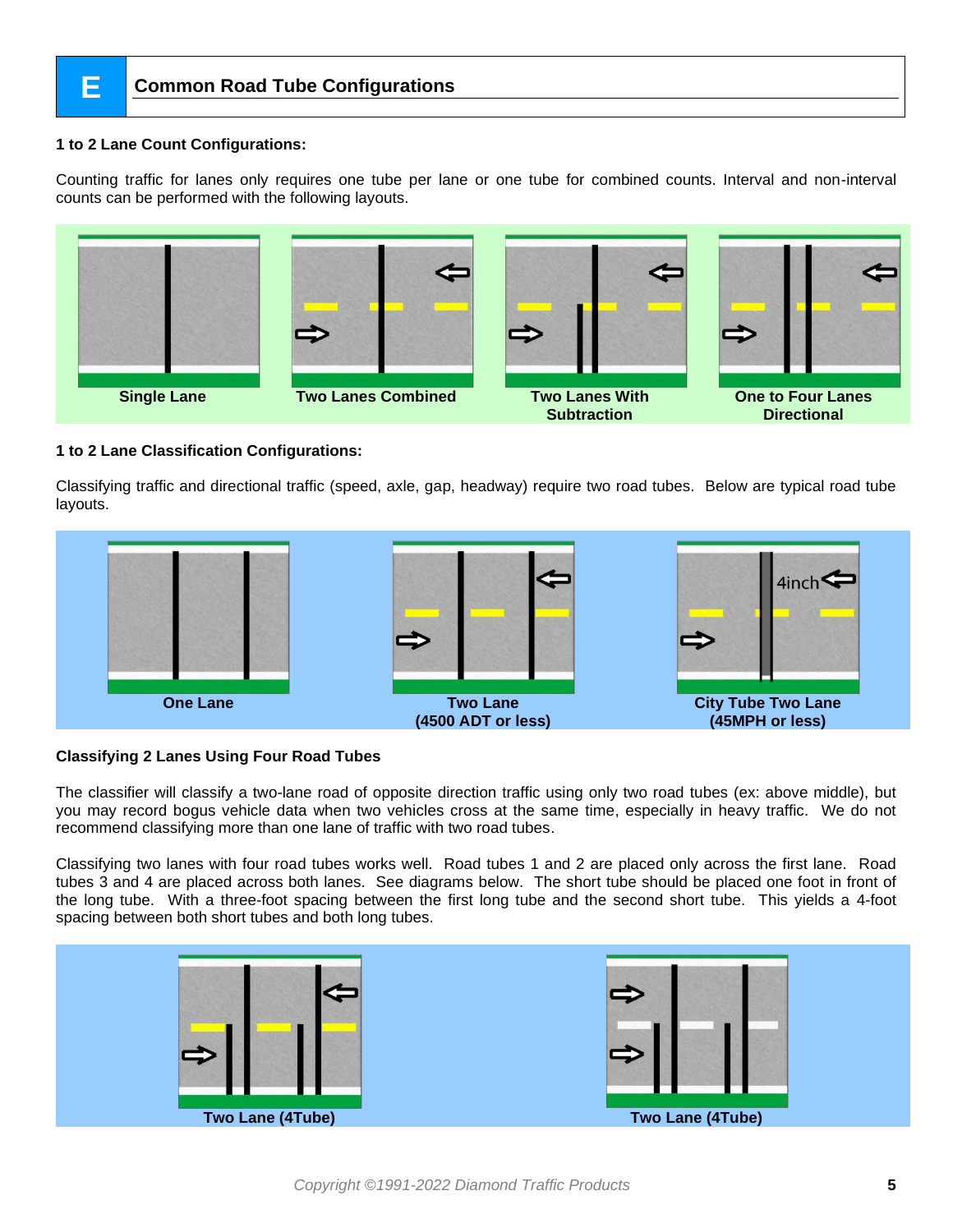| <b>Problem</b>                                            | <b>Cause</b>                                              | <b>Solution</b>                                                                                            |
|-----------------------------------------------------------|-----------------------------------------------------------|------------------------------------------------------------------------------------------------------------|
| <b>Counter Does Not Count</b>                             | Tube(s) not connected.                                    | Properly connect tubes to air nozzles on<br>counter.                                                       |
|                                                           | Tube is too long.                                         | Make sure the tube is no longer than 60ft.                                                                 |
|                                                           | No end plug inserted.                                     | Make sure an end plug is inserted into<br>opposite hose end.                                               |
|                                                           | Tube is bad (has cracks or holes)                         | Replace road tube.                                                                                         |
|                                                           | Air switch is damaged                                     | Replace counter air switch. (repair needed)                                                                |
| <b>Counter Over Counts</b>                                | Tube is too short                                         | Use proper length tube (40ft - 60ft)                                                                       |
|                                                           | Tube is slapping or bouncing on pavement                  | Tape road tube down to pavement surface.                                                                   |
|                                                           | Tube is not straight                                      | Reinstall tube to be perpendicular to traffic.                                                             |
|                                                           | Location is unsuitable for counting (traffic<br>too slow) | Move to suitable location with free flowing<br>traffic conditions.                                         |
| <b>Counter Counts</b><br>Intermittently                   | Tube is bad (has cracks or holes)                         | Replace road tube.                                                                                         |
|                                                           | Tube is too long                                          | Make sure the tube is no longer than 60ft.                                                                 |
|                                                           | No end plug inserted                                      | Make sure an end plug is inserted into<br>opposite hose end.                                               |
|                                                           | Airswitch is Failing                                      | Replace counter air switch. (repair needed)                                                                |
| <b>Classifier Shows SnMis</b>                             | Tube layout not correct                                   | Check tube layout and proper tube<br>numbers, double check which tubes are<br>connected to counter nozzles |
|                                                           | One of the tubes is over counting                         | See "Counter Over Counts" above.                                                                           |
|                                                           | One of the tubes is under counting                        | See "Counter Does Not Count" above.                                                                        |
| <b>Classifier Speeds Or Axle</b><br>Counts Are Incorrect. | Tube layout not correct                                   | Check tube layout and proper tube<br>numbers, double check which tubes are<br>connected to counter nozzles |
|                                                           | Hoses are not equal length                                | Measure all hoses and make sure they are<br>equal in length from side of road to counter<br>nozzle         |
|                                                           | Tube(s) failing                                           | See "Counter Does Not count" and<br>"Counter Over Counts" above.                                           |